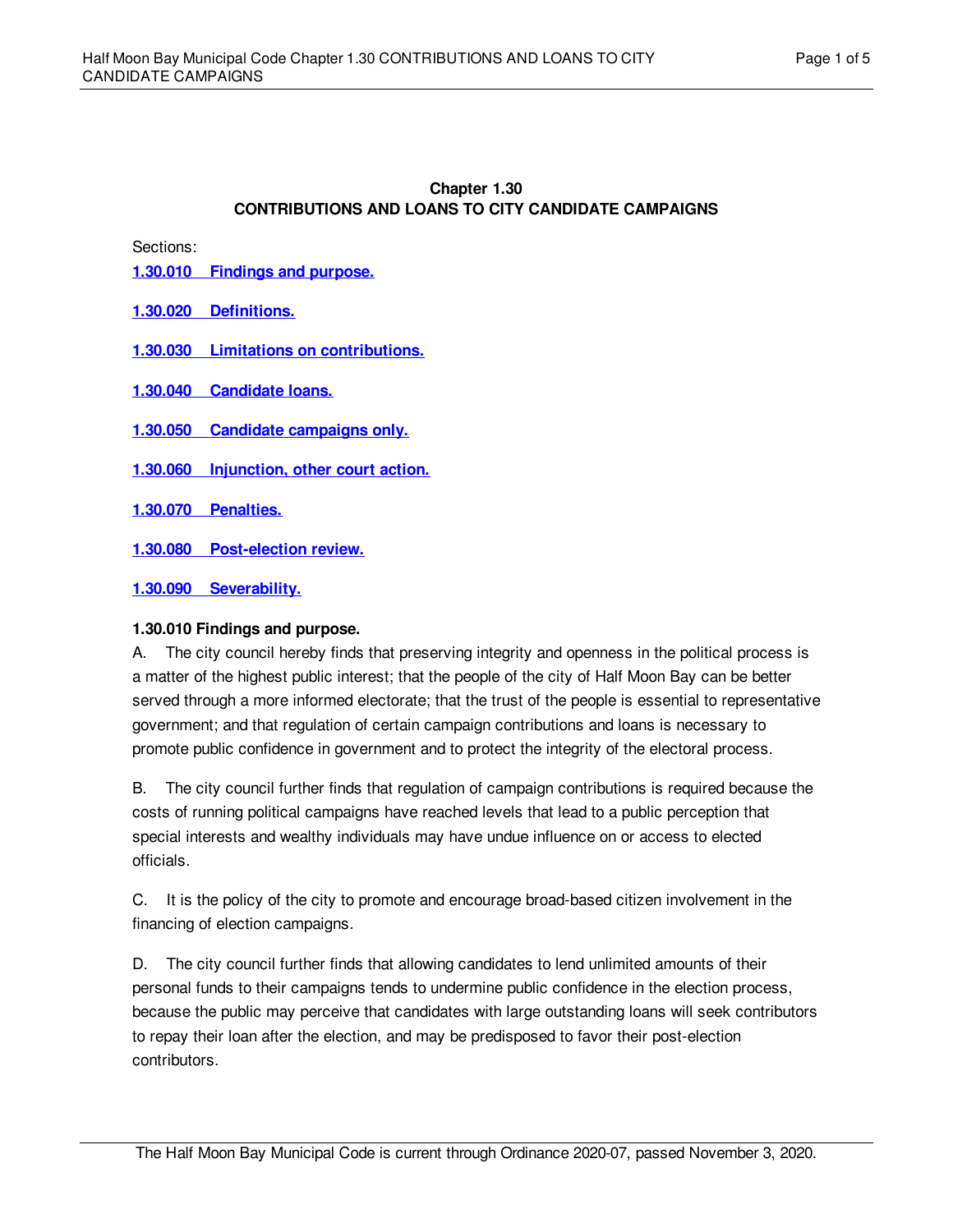E. Protecting public confidence in the political process requires adequate enforcement of the provisions of this chapter. (Ord. 2-05 §1(part), 2005).

### <span id="page-1-0"></span>**1.30.020 Definitions.**

As used in this chapter, the words and phrases shall be defined in the same manner as they are defined in the Political Reform Act of 1974 (including any amendments thereto) as found in California Government Code Sections 81000 et seq., unless defined otherwise in this section. For the purposes of this chapter, the terms below are defined as follows:

"Candidate" means any individual listed on the ballot for election to any city office, or who otherwise has taken affirmative action to seek election to city office, or who receives a contribution or makes an expenditure, or who gives his or her consent for any other person to receive a contribution or make an expenditure with the purpose of bringing about his or her election to any city office. "Candidate" also means an officeholder in connection with a recall election relating to such officeholder.

"Candidate committee" means a committee that is controlled directly or indirectly by a candidate or that acts jointly with a candidate in connection with the making of expenditures.

"Contribution" means a payment, a forgiveness of a loan, a payment of a loan by a third party, or an enforceable promise to make a payment except to the extent full and adequate consideration is received unless it is clear from the surrounding circumstances that it is not made for political purposes. Except as provided herein, "contribution" includes an expenditure made at the behest of a candidate or candidate committee unless full and adequate consideration is received for making the expenditure. The term "contribution" does not include a payment made by the occupant of a home or business for costs related to any meeting or fund-raising event held in the occupant's home or business; or volunteer personal or professional services or the donation of goods by any individual if the services or goods are donated without any understanding or agreement that they shall be directly or indirectly repaid to him or her.

"Individual" means a natural person and shall not include a partnership, corporation, association, firm, business entity, committee, club or other organization.

"Organization" means a partnership, corporation, association, firm, business entity, committee, including a political action committee, club, union or company. (Ord. 1-07 §1, 2007; Ord. 2-05 §1(part), 2005).

#### <span id="page-1-1"></span>**1.30.030 Limitations on contributions.**

A. For any particular election, including a recall election, no individual or organization shall make, and no candidate, candidate committee treasurer or other person acting on behalf of a candidate committee shall solicit or accept from any individual or organization, any contribution which will cause the total amount contributed by such individual to exceed two hundred fifty dollars, or such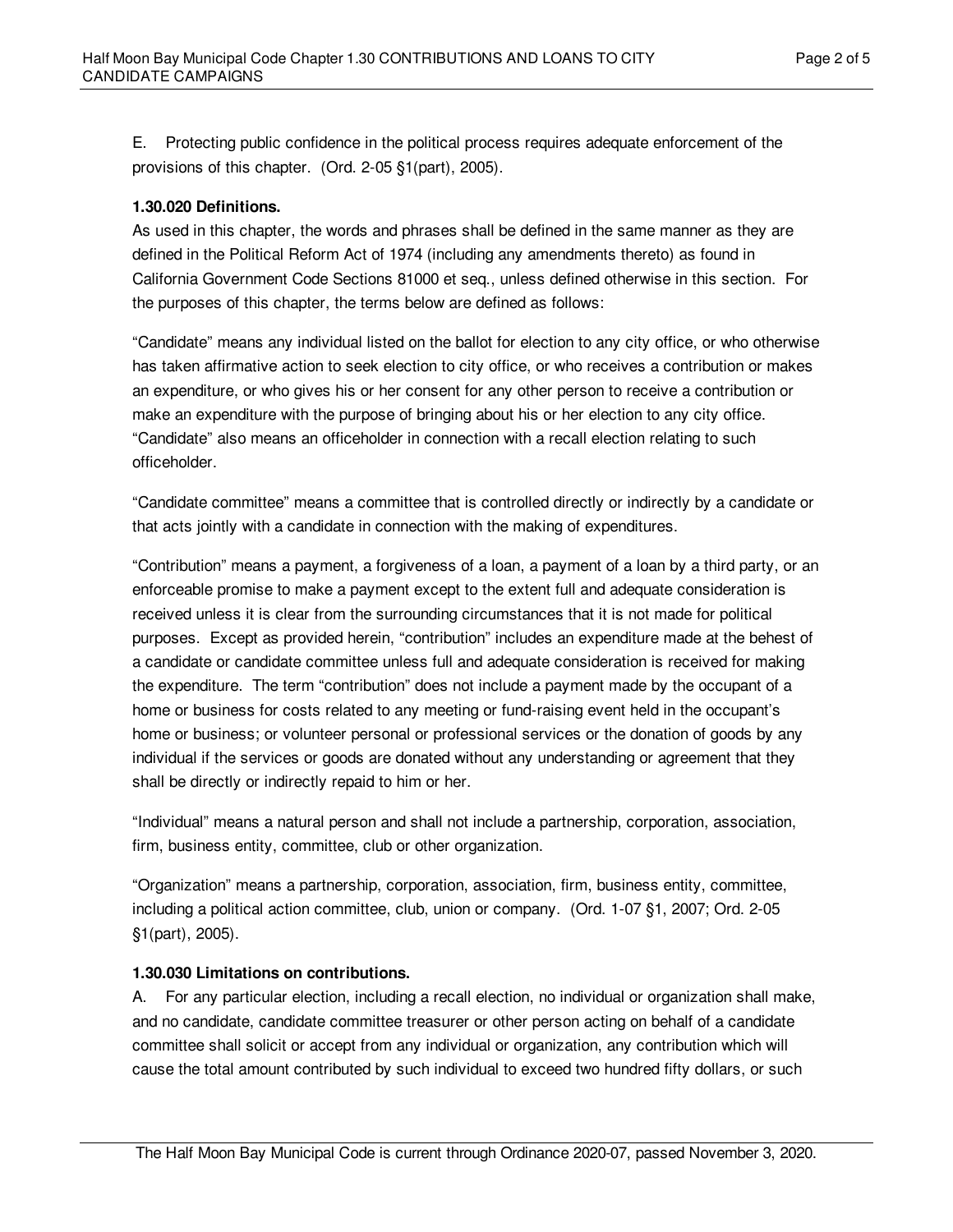organization to exceed five hundred dollars.

1. The contributions of an organization whose contributions are directed and controlled by any individual shall be aggregated with contributions made by the individual and other organizations whose contributions are directed and controlled by the same individual.

2. If two or more organizations make contributions that are directed and controlled by a majority of the same persons, the contributions of those organizations shall be aggregated.

3. Contributions made by organizations that are majority owned by any person shall be aggregated with the contributions of all other organizations majority owned by that person, unless those organizations act independently in their decisions to make contributions. "Majority owned" means an ownership of more than fifty percent.

B. Any contribution or portion thereof that exceeds the limits in this section shall be returned to the contributor within seventy-two hours of receipt.

C. The limitations imposed by this section shall not apply to contribution of a candidate's personal funds to the candidate's own campaign, or to any loan which is personally guaranteed by the candidate or is secured by property owned by the candidate.

D. 1. The limitations imposed by this section shall not apply to contributions received for the purposes of defraying the costs of a recount, provided all of the following occur:

a. The contributions are maintained in a separate bank account;

b. The contributions are not used for any purpose not relating to a recount; and

c. Once the recount is concluded, and all expenses associated with the recount have been discharged, the candidate disposes of any funds remaining by refunding recount contributors.

2. In addition to all other applicable reporting and disclosure requirements, candidates receiving funds to defray the costs of a recount shall file the following information with the city clerk no later than sixty days following conclusion of the recount:

a. List of Contributions. The total amount of contributions to the refund account received, along with the full name of each person from whom a contribution or contributions has been received, together with the contributor's street address, occupation, and the name of the contributor's employer, if any, or the principal place of business if the contributor is self-employed, the amount of the contribution, and the date the contribution was received.

b. Expenditures. A listing of all expenditures, including contributor refunds, made using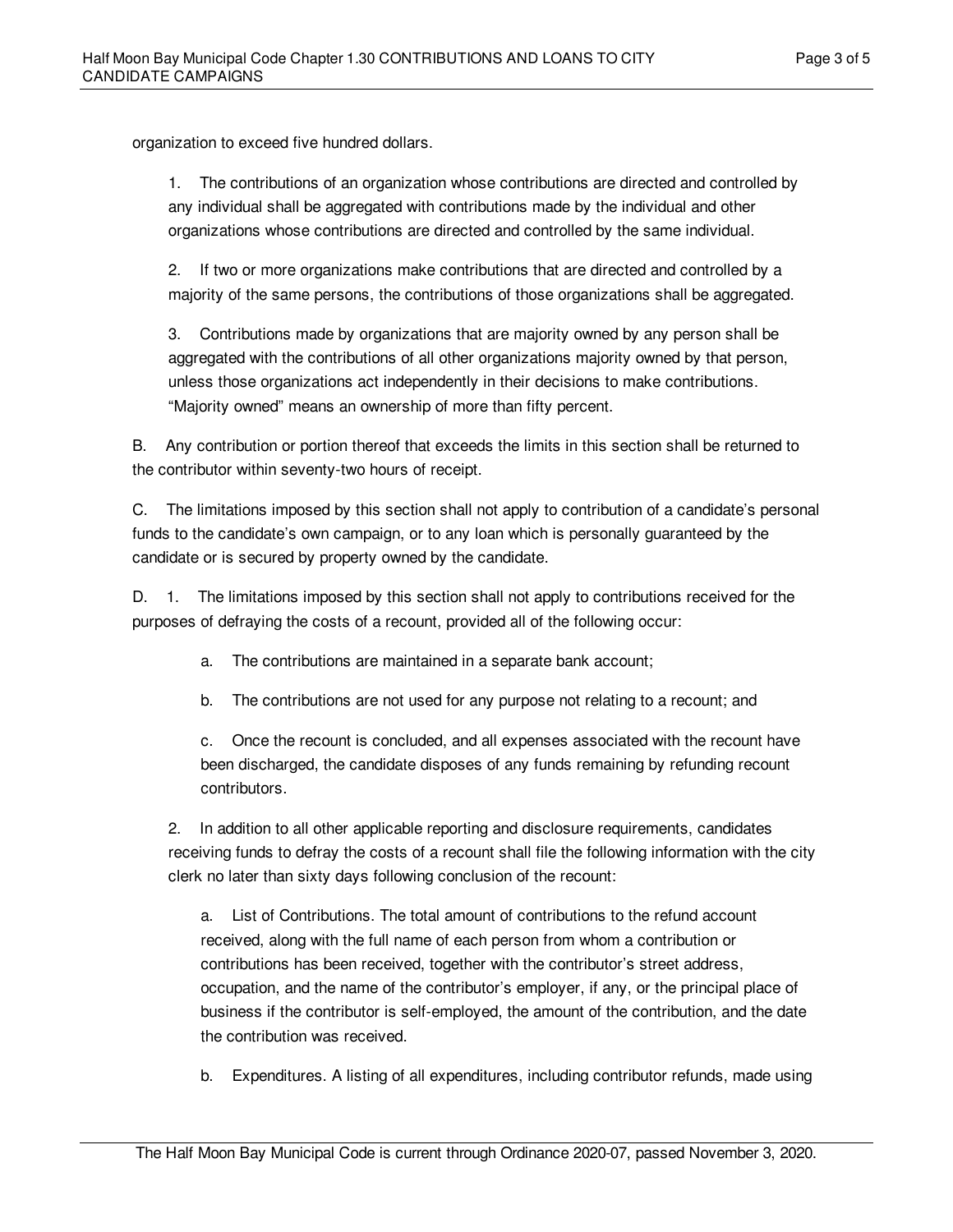funds from the refund account. Each listing shall provide a brief description of the expenditure, the amount of the expenditure and the date the expenditure was made. If there are still outstanding expenses associated with the recount at the time the list of expenditures is submitted to the city clerk, the candidate shall include a brief description of each outstanding expense and the expected amount, if known, and the expected date by which the expenditure will be paid. No later than ten days following the final outstanding recount-related expenditure, the candidate shall file a final list of expenditures with the city clerk. (Ord. 2019-04 §1, 2019: Ord. 1-07 §2, 2007: Ord. 2-05 §1(part), 2005).

### <span id="page-3-0"></span>**1.30.040 Candidate loans.**

No candidate shall personally loan their campaign an amount the outstanding balance of which exceeds one thousand five hundred dollars at any given point in time. (Ord. 2019-04 §2, 2019: Ord. 2-05 §1(part), 2005).

### <span id="page-3-1"></span>**1.30.050 Candidate campaigns only.**

The provisions of this chapter apply to election campaigns for candidates only. The provisions of this chapter do not apply to any referendum or initiative election. (Ord. 2-05 §1(part), 2005).

# <span id="page-3-2"></span>**1.30.060 Injunction, other court action.**

In addition to all other remedies and penalties provided for violation of this chapter, the city attorney may bring suit in a court of competent jurisdiction to seek an injunction or other appropriate relief, to halt any violation of this chapter. Such action may include seeking a temporary restraining order or temporary injunction and other appropriate temporary relief. Nothing in this chapter shall be deemed to restrict a suit for damages on behalf of the city or on behalf of any other person or entity. The city attorney shall also bring any violations of this chapter to the attention of the district attorney and/or the Fair Political Practices Commission. (Ord. 2-05 §1(part), 2005).

#### <span id="page-3-3"></span>**1.30.070 Penalties.**

A. Except as provided in subsection B of this section, the violation of any provision of this chapter shall constitute an infraction punishable by a fine not to exceed two hundred fifty dollars.

B. Any person who knowingly or wilfully violates the provisions of this chapter is guilty of a misdemeanor punishable by up to six months in jail, and/or a fine of up to the greater of ten thousand dollars or three times the amount the person unlawfully contributed or received. (Ord. 2- 05 §1(part), 2005).

#### <span id="page-3-4"></span>**1.30.080 Post-election review.**

No later than three months after the certification of the results of a city election at which a city council member is elected, the city clerk shall calendar for city council consideration a review of the provisions of this chapter. The purpose of such review is to allow the city council to consider the ongoing appropriateness of the provisions of this chapter, including but not limited to the amount